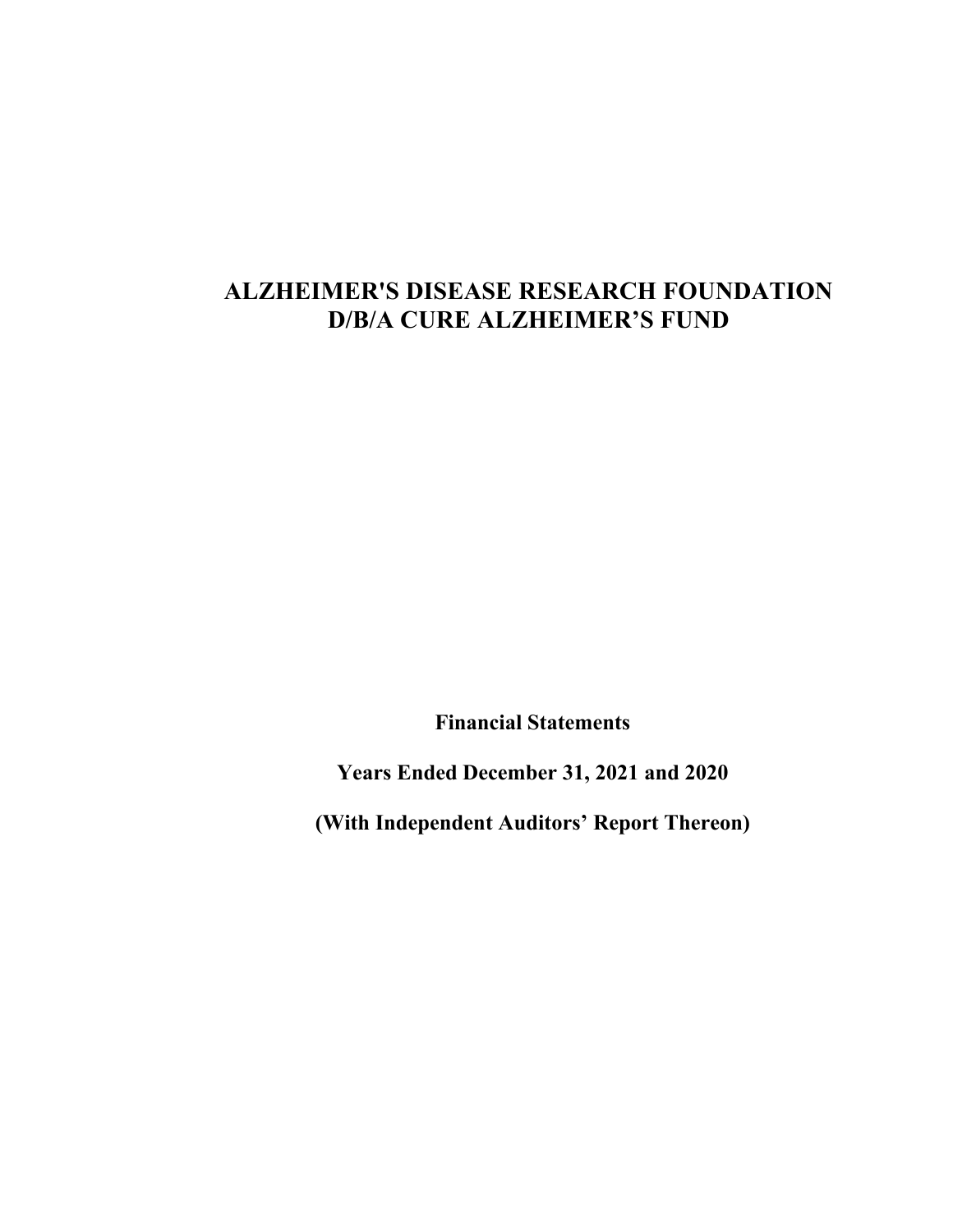Kahn, Litwin, Renza & Co., Ltd. Boston . Newport . Providence . Waltham

951 North Main Street, Providence, Rhode Island 02904 Phone: 401-274-2001 · Fax: 401-831-4018 Email: TrustedAdvisors@KahnLitwin.com • www.KahnLitwin.com



Certified Public Accountants and Business Consultants

Page

### **ALZHEIMER'S DISEASE RESEARCH FOUNDATION D/B/A CURE ALZHEIMER'S FUND**

### **FINANCIAL STATEMENTS**

### **Years Ended December 31, 2021 and 2020**

| INDEPENDENT AUDITORS' REPORT |  |
|------------------------------|--|
| FINANCIAL STATEMENTS:        |  |

| FINANCIAL STATEMENTS:                    |   |
|------------------------------------------|---|
| <b>Statements of Financial Position</b>  |   |
| <b>Statements of Activities</b>          |   |
| <b>Statements of Functional Expenses</b> |   |
| <b>Statements of Cash Flows</b>          |   |
| Notes to the Financial Statements        | 7 |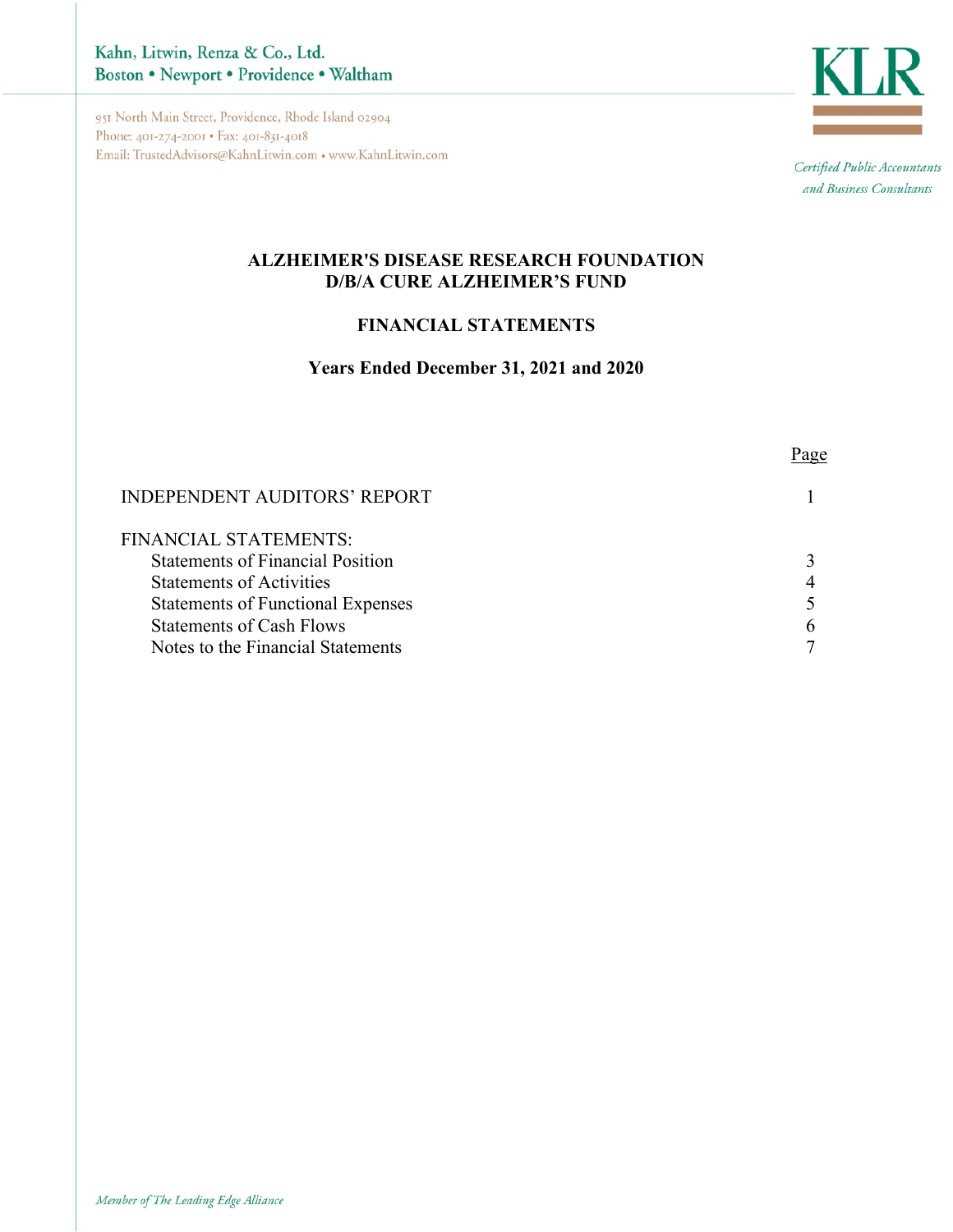951 North Main Street, Providence, Rhode Island 02904 Phone: 401-274-2001 • Fax: 401-831-4018 Email: TrustedAdvisors@KahnLitwin.com • www.KahnLitwin.com



Certified Public Accountants and Business Consultants

# **INDEPENDENT AUDITORS' REPORT**

To the Board of Directors of Alzheimer's Disease Research Foundation d/b/a Cure Alzheimer's Fund:

### **Opinion**

We have audited the accompanying financial statements of Alzheimer's Disease Research Foundation d/b/a Cure Alzheimer's Fund (a non-profit organization) (CureAlz), which comprise the statements of financial position as of December 31, 2021 and 2020, and the related statements of activities, functional expenses, and cash flows for the years then ended, and the related notes to the financial statements.

In our opinion, the financial statements referred to above present fairly, in all material respects, the financial position of CureAlz as of December 31, 2021 and 2020, and the changes in its net assets and its cash flows for the years then ended in accordance with accounting principles generally accepted in the United States of America.

### **Basis for Opinion**

We conducted our audits in accordance with auditing standards generally accepted in the United States of America. Our responsibilities under those standards are further described in the Auditors' Responsibilities for the Audit of the Financial Statements section of our report. We are required to be independent of CureAlz and to meet our other ethical responsibilities in accordance with the relevant ethical requirements relating to our audits. We believe that the audit evidence we have obtained is sufficient and appropriate to provide a basis for our audit opinion.

### **Responsibilities of Management for the Financial Statements**

Management is responsible for the preparation and fair presentation of these financial statements in accordance with accounting principles generally accepted in the United States of America, and for the design, implementation, and maintenance of internal control relevant to the preparation and fair presentation of financial statements that are free from material misstatement, whether due to fraud or error.

In preparing the financial statements, management is required to evaluate whether there are conditions or events, considered in the aggregate, that raise substantial doubt about CureAlz's ability to continue as a going concern within one year after the date that the financial statements are available to be issued.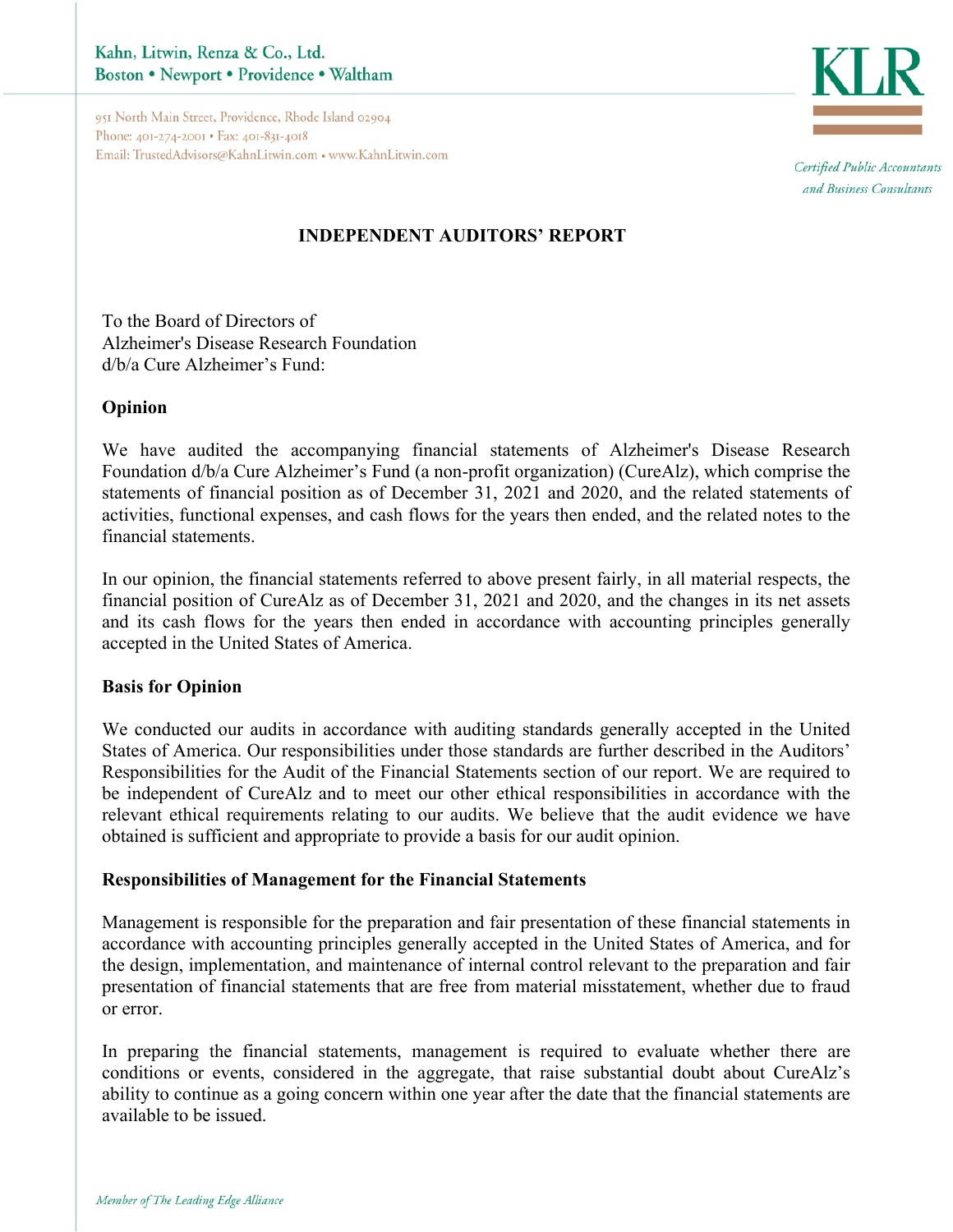### **Auditors' Responsibilities for the Audit of the Financial Statements**

Our objectives are to obtain reasonable assurance about whether the financial statements as a whole are free from material misstatement, whether due to fraud or error, and to issue an auditors' report that includes our opinion. Reasonable assurance is a high level of assurance but is not absolute assurance and therefore is not a guarantee that an audit conducted in accordance with generally accepted auditing standards will always detect a material misstatement when it exists. The risk of not detecting a material misstatement resulting from fraud is higher than for one resulting from error, as fraud may involve collusion, forgery, intentional omissions, misrepresentations, or the override of internal control. Misstatements, including omissions, are considered material if there is a substantial likelihood that, individually or in the aggregate, they would influence the judgment made by a reasonable user based on the financial statements.

In performing an audit in accordance with generally accepted auditing standards, we:

- Exercise professional judgment and maintain professional skepticism throughout the audit.
- Identify and assess the risks of material misstatement of the financial statements, whether due to fraud or error, and design and perform audit procedures responsive to those risks. Such procedures include examining, on a test basis, evidence regarding the amounts and disclosures in the financial statements.
- Obtain an understanding of internal control relevant to the audit in order to design audit procedures that are appropriate in the circumstances, but not for the purpose of expressing an opinion on the effectiveness of CureAlz's internal control. Accordingly, no such opinion is expressed.
- Evaluate the appropriateness of accounting policies used and the reasonableness of significant accounting estimates made by management, as well as evaluate the overall presentation of the financial statements.
- Conclude whether, in our judgment, there are conditions or events, considered in the aggregate, that raise substantial doubt about CureAlz's ability to continue as a going concern for a reasonable period of time.

We are required to communicate with those charged with governance regarding, among other matters, the planned scope and timing of the audit, significant audit findings, and certain internal control related matters that we identified during the audit.

Kahn, Litwin, Renya è Co., Ltd.

March 30, 2022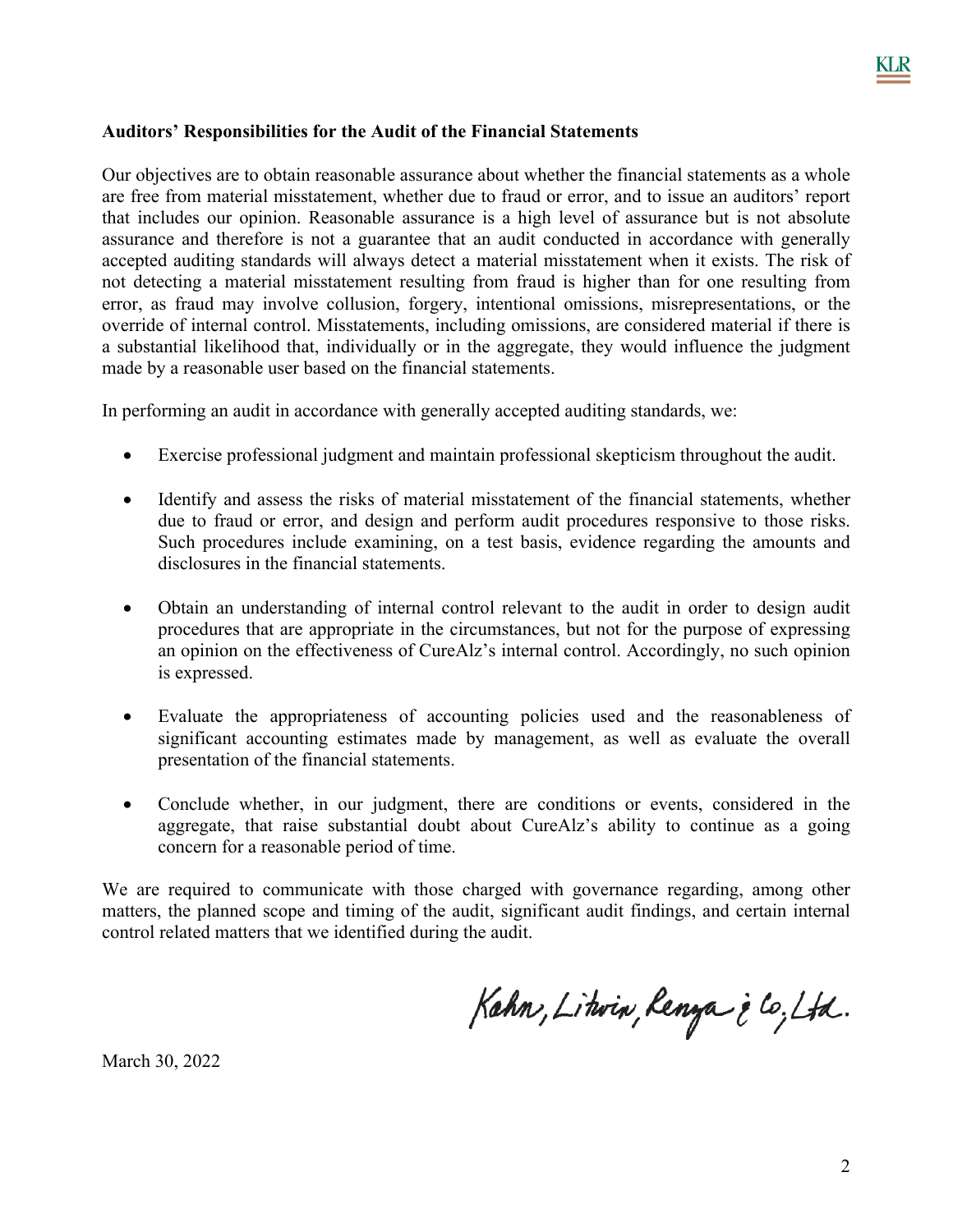## **ALZHEIMER'S DISEASE RESEARCH FOUNDATION STATEMENTS OF FINANCIAL POSITION December 31, 2021 and 2020 D/B/A CURE ALZHEIMER'S FUND**

|                                               |              | 2021       | 2020         |            |  |
|-----------------------------------------------|--------------|------------|--------------|------------|--|
| <b>Assets</b>                                 |              |            |              |            |  |
| <b>Current Assets:</b>                        |              |            |              |            |  |
| Cash and cash equivalents                     | $\mathbb{S}$ | 9,308,773  | $\mathbb{S}$ | 6,399,792  |  |
| Contributions receivable                      |              |            |              | 200,000    |  |
| Pledges receivable, current portion           |              | 1,350,000  |              | 2,365,000  |  |
| Investments                                   |              | 12,993,868 |              | 6,362,446  |  |
| Prepaid expenses and other current assets     |              | 160,657    |              | 55,728     |  |
| <b>Total current assets</b>                   |              | 23,813,298 |              | 15,382,966 |  |
| Pledges Receivable, less current portion, net |              | 146,905    |              | 1,028,694  |  |
| Equipment, net                                |              | 6,949      |              | 15,382     |  |
| <b>Total Assets</b>                           | \$           | 23,967,152 | \$           | 16,427,042 |  |
| <b>Liabilities and Net Assets</b>             |              |            |              |            |  |
| <b>Current Liabilities:</b>                   |              |            |              |            |  |
| Accounts payable                              | $\mathbb{S}$ | 430,625    | $\mathbb{S}$ | 429,487    |  |
| Research grants payable                       |              | 5,103,487  |              | 529,601    |  |
| Accrued payroll and related                   |              | 232,539    |              | 172,501    |  |
| Deferred revenue                              |              |            |              | 500,000    |  |
| <b>Total current liabilities</b>              |              | 5,766,651  |              | 1,631,589  |  |
| Net Assets:                                   |              |            |              |            |  |
| Without donor restrictions                    |              | 16,316,372 |              | 10,674,191 |  |
| With donor restrictions                       |              | 1,884,129  |              | 4,121,262  |  |
| <b>Total net assets</b>                       |              | 18,200,501 |              | 14,795,453 |  |
| <b>Total Liabilities and Net Assets</b>       | \$           | 23,967,152 | \$           | 16,427,042 |  |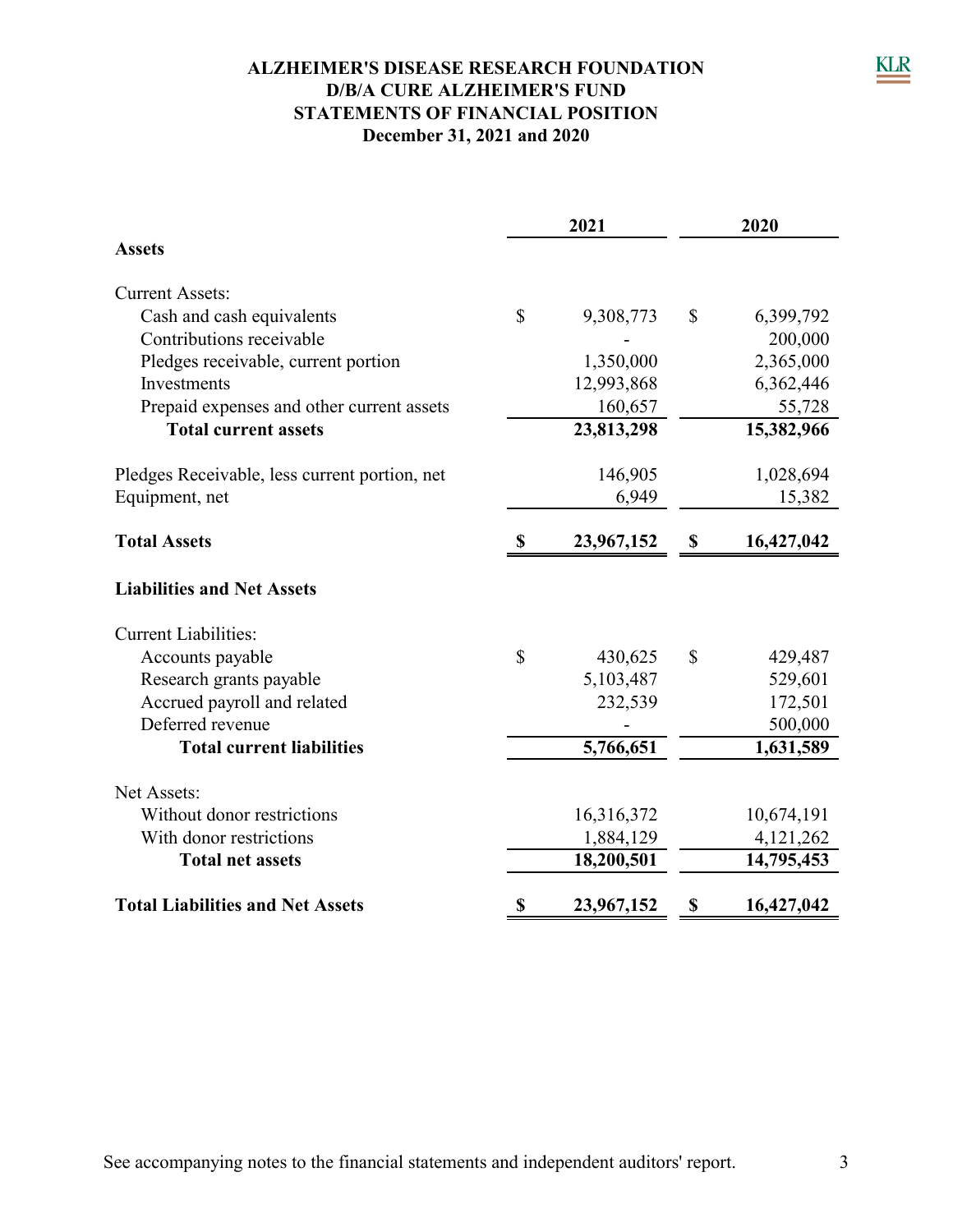#### **ALZHEIMER'S DISEASE RESEARCH FOUNDATION D/B/A CURE ALZHEIMER'S FUND STATEMENTS OF ACTIVITIES Years Ended December 31, 2021 and 2020**

|                                       | 2021 |                                             |    |                                          |    | 2020         |    |                                             |   |                                          |    |            |
|---------------------------------------|------|---------------------------------------------|----|------------------------------------------|----|--------------|----|---------------------------------------------|---|------------------------------------------|----|------------|
|                                       |      | <b>Without Donor</b><br><b>Restrictions</b> |    | <b>With Donor</b><br><b>Restrictions</b> |    | <b>Total</b> |    | <b>Without Donor</b><br><b>Restrictions</b> |   | <b>With Donor</b><br><b>Restrictions</b> |    | Total      |
| Revenue and Support:                  |      |                                             |    |                                          |    |              |    |                                             |   |                                          |    |            |
| Contributions                         | S.   | 25,305,989                                  | \$ | 987,867                                  | \$ | 26,293,856   | \$ | 22,216,254                                  | S | 658,134                                  | \$ | 22,874,388 |
| Special events, net of direct         |      |                                             |    |                                          |    |              |    |                                             |   |                                          |    |            |
| expenses of \$78,301                  |      | 246,821                                     |    |                                          |    | 246,821      |    |                                             |   |                                          |    |            |
| Investment income, net                |      | 29,606                                      |    |                                          |    | 29,606       |    | 24,761                                      |   |                                          |    | 24,761     |
| Net assets released from restrictions |      | 3,225,000                                   |    | (3,225,000)                              |    |              |    | 3,095,177                                   |   | (3,095,177)                              |    |            |
| <b>Total revenue and support</b>      |      | 28,807,416                                  |    | (2, 237, 133)                            |    | 26,570,283   |    | 25,336,192                                  |   | (2,437,043)                              |    | 22,899,149 |
| Expenses:                             |      |                                             |    |                                          |    |              |    |                                             |   |                                          |    |            |
| Program:                              |      |                                             |    |                                          |    |              |    |                                             |   |                                          |    |            |
| Research distributions and support    |      | 17,719,354                                  |    |                                          |    | 17,719,354   |    | 16,691,462                                  |   |                                          |    | 16,691,462 |
| Other program expenses                |      | 2,962,292                                   |    |                                          |    | 2,962,292    |    | 2,218,400                                   |   |                                          |    | 2,218,400  |
| <b>Total program expenses</b>         |      | 20,681,646                                  |    |                                          |    | 20,681,646   |    | 18,909,862                                  |   |                                          |    | 18,909,862 |
| Management and general                |      | 1,009,657                                   |    |                                          |    | 1,009,657    |    | 995,410                                     |   |                                          |    | 995,410    |
| Fundraising                           |      | 1,473,932                                   |    |                                          |    | 1,473,932    |    | 1,101,026                                   |   |                                          |    | 1,101,026  |
| <b>Total expenses</b>                 |      | 23, 165, 235                                |    | ۰.                                       |    | 23, 165, 235 |    | 21,006,298                                  |   | ۰                                        |    | 21,006,298 |
| Change in net assets                  |      | 5,642,181                                   |    | (2, 237, 133)                            |    | 3,405,048    |    | 4,329,894                                   |   | (2,437,043)                              |    | 1,892,851  |
| Net Assets, beginning of year         |      | 10,674,191                                  |    | 4,121,262                                |    | 14,795,453   |    | 6,344,297                                   |   | 6,558,305                                |    | 12,902,602 |
| Net Assets, end of year               | \$   | 16,316,372                                  | S  | 1,884,129                                | S  | 18,200,501   | S  | 10,674,191                                  | S | 4,121,262                                | S  | 14,795,453 |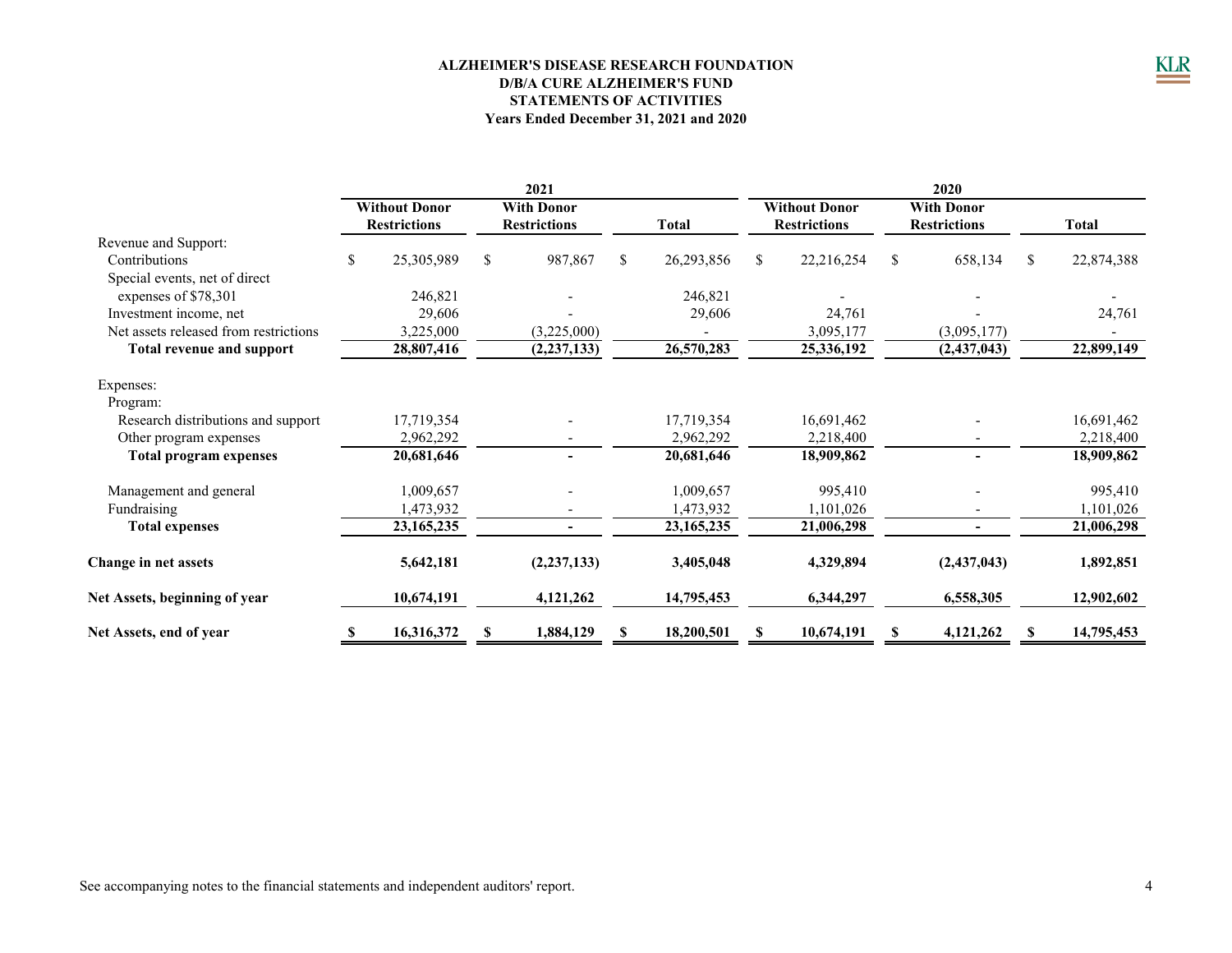#### **ALZHEIMER'S DISEASE RESEARCH FOUNDATION STATEMENTS OF FUNCTIONAL EXPENSES Years Ended December 31, 2021 and 2020 D/B/A CURE ALZHEIMER'S FUND**

|                                       | 2021         |                          |                 |              | 2020         |               |                |                  |
|---------------------------------------|--------------|--------------------------|-----------------|--------------|--------------|---------------|----------------|------------------|
|                                       |              | Management               |                 |              | Management   |               |                |                  |
|                                       | Program      | and General              | Fundraising     | <b>Total</b> | Program      | and General   | Fundraising    | Total            |
| Research distributions and support    | \$17,719,354 | \$                       | <sup>\$</sup>   | \$17,719,354 | \$16,691,462 | <sup>\$</sup> | S              | 16,691,462<br>\$ |
| Personnel and related:                |              |                          |                 |              |              |               |                |                  |
| <b>Salaries</b>                       | 1,486,583    | 369,036                  | 820,013         | 2,675,632    | 1,105,448    | 354,504       | 470,369        | 1,930,321        |
| Payroll taxes                         | 135,775      | 25,097                   | 56,426          | 217,298      | 91,325       | 23,324        | 29,754         | 144,403          |
| Employee benefits                     | 130,296      | 32,465                   | 72,993          | 235,754      | 109,053      | 36,196        | 46,173         | 191,422          |
| <b>Total personnel and related</b>    | 1,752,654    | 426,598                  | 949,432         | 3,128,684    | 1,305,826    | 414,024       | 546,296        | 2,266,146        |
| Other expenses:                       |              |                          |                 |              |              |               |                |                  |
| Accounting services                   |              | 192,212                  |                 | 192,212      |              | 201,259       |                | 201,259          |
| Advertising and promotion             | 732,534      |                          | 50,180          | 782,714      | 259,903      |               | 150            | 260,053          |
| Conferences, conventions and meetings | 15,590       | $\overline{\phantom{a}}$ | 23,386          | 38,976       | 19,021       |               | 4,274          | 23,295           |
| Consulting services                   | 255,341      | 201,492                  | 142,416         | 599,249      | 415,408      | 125,796       | 275,428        | 816,632          |
| Depreciation                          |              | 8,433                    |                 | 8,433        |              | 11,213        |                | 11,213           |
| Gift processing fees                  |              | 97                       | 143,497         | 143,594      |              | 89            | 126,587        | 126,676          |
| Information technology                | 8,689        | 71,854                   |                 | 80,543       | 7,342        | 101,438       | $\overline{a}$ | 108,780          |
| Insurance                             | 4,136        | 11,163                   |                 | 15,299       | 2,254        | 16,546        | ÷              | 18,800           |
| Legal services                        | 27,644       | 7,560                    | 452             | 35,656       | 29,816       | 18,991        | 1,290          | 50,097           |
| Miscellaneous                         | 19,028       | 12,306                   | 15,473          | 46,807       | 17,093       | 11,755        | 11,086         | 39,934           |
| Occupancy                             | 102,240      | 24,888                   | 55,745          | 182,873      | 104,823      | 34,791        | 44,381         | 183,995          |
| Office expenses                       | 43,150       | 51,027                   | 89,372          | 183,549      | 47,801       | 53,984        | 73,494         | 175,279          |
| Travel and related                    | 1,286        | 2,027                    | 3,979           | 7,292        | 9,113        | 5,524         | 18,040         | 32,677           |
| <b>Total other expenses</b>           | 1,209,638    | 583,059                  | 524,500         | 2,317,197    | 912,574      | 581,386       | 554,730        | 2,048,690        |
| <b>Total expenses</b>                 | 20,681,646   | 1,009,657<br>S           | 1,473,932<br>S. | \$23,165,235 | \$18,909,862 | 995,410       | 1.101.026      | \$21,006,298     |

 $\underline{\underline{\text{KLR}}}$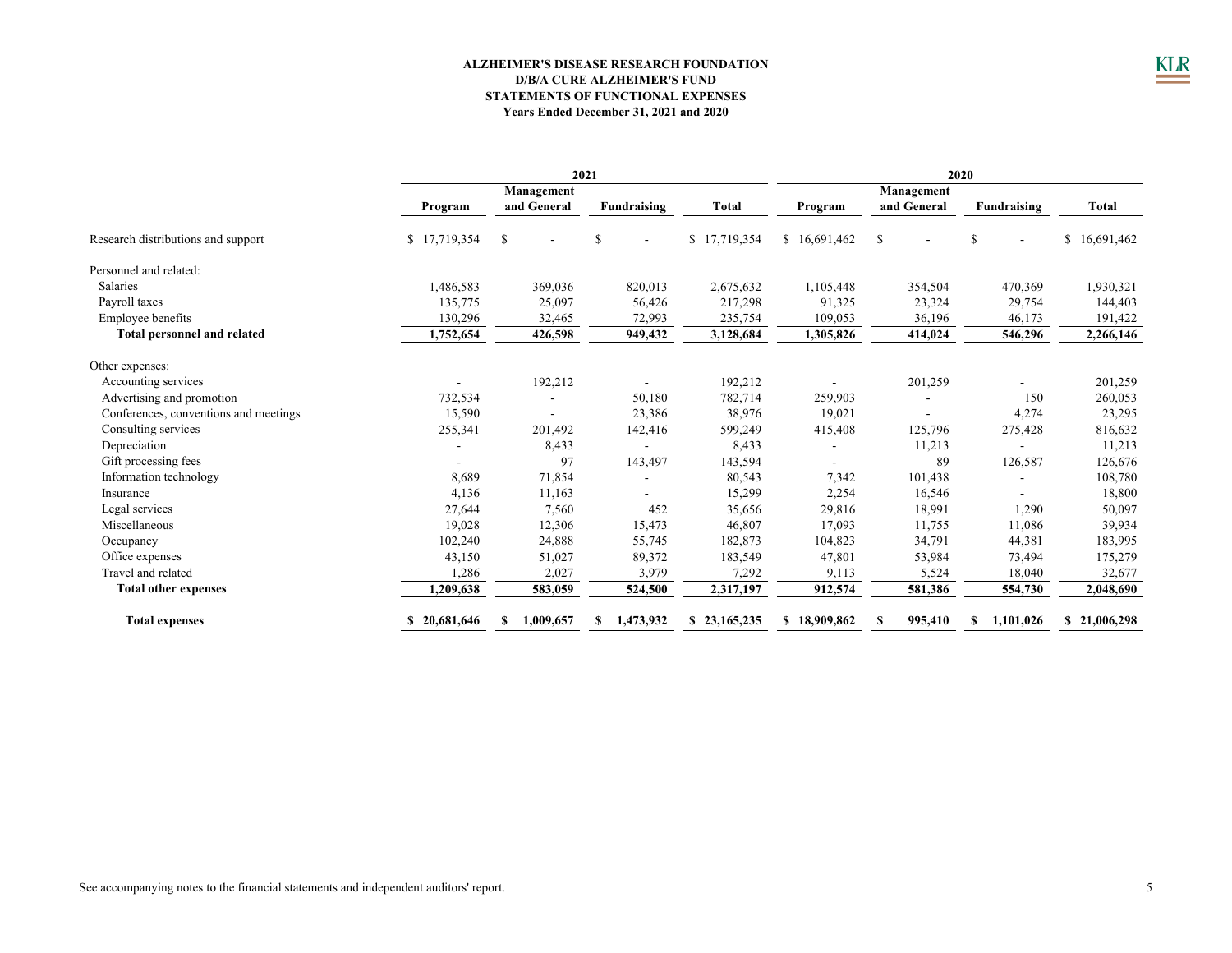### **ALZHEIMER'S DISEASE RESEARCH FOUNDATION D/B/A CURE ALZHEIMER'S FUND STATEMENTS OF CASH FLOWS Years Ended December 31, 2021 and 2020**

|                                                  | 2021 |                |               |                |
|--------------------------------------------------|------|----------------|---------------|----------------|
| Cash Flows from Operating Activities:            |      |                |               |                |
| Cash received from:                              |      |                |               |                |
| Contributions                                    | \$   | 28, 215, 767   | $\mathcal{S}$ | 26,090,394     |
| Investment income                                |      | 4,457          |               | 15,391         |
| <b>Total receipts</b>                            |      | 28,220,224     |               | 26, 105, 785   |
| Cash paid for:                                   |      |                |               |                |
| Research distributions and support               |      | (13, 145, 468) |               | (16, 171, 932) |
| Salaries and related expenses                    |      | (3,306,292)    |               | (2,241,550)    |
| Professional fees                                |      | (637, 862)     |               | (1, 114, 197)  |
| Gift processing fees                             |      | (157, 873)     |               | (112,067)      |
| Occupancy expenses                               |      | (182, 873)     |               | (183,995)      |
| Other expenses                                   |      | (1,274,602)    |               | (581,799)      |
| <b>Total expenditures</b>                        |      | (18, 704, 970) |               | (20, 405, 540) |
| Net cash provided by operating activities        |      | 9,515,254      |               | 5,700,245      |
| Cash Flows from Investing Activities:            |      |                |               |                |
| Proceeds from sale of investments                |      | 2,093,774      |               | 70,855         |
| Purchase of investments                          |      | (8,700,047)    |               | (4,168,466)    |
| Net cash used by investing activities            |      | (6,606,273)    |               | (4,097,611)    |
| <b>Net Increase in Cash and Cash Equivalents</b> |      | 2,908,981      |               | 1,602,634      |
| Cash and Cash Equivalents, beginning of year     |      | 6,399,792      |               | 4,797,158      |
| Cash and Cash Equivalents, end of year           | S    | 9,308,773      | S             | 6,399,792      |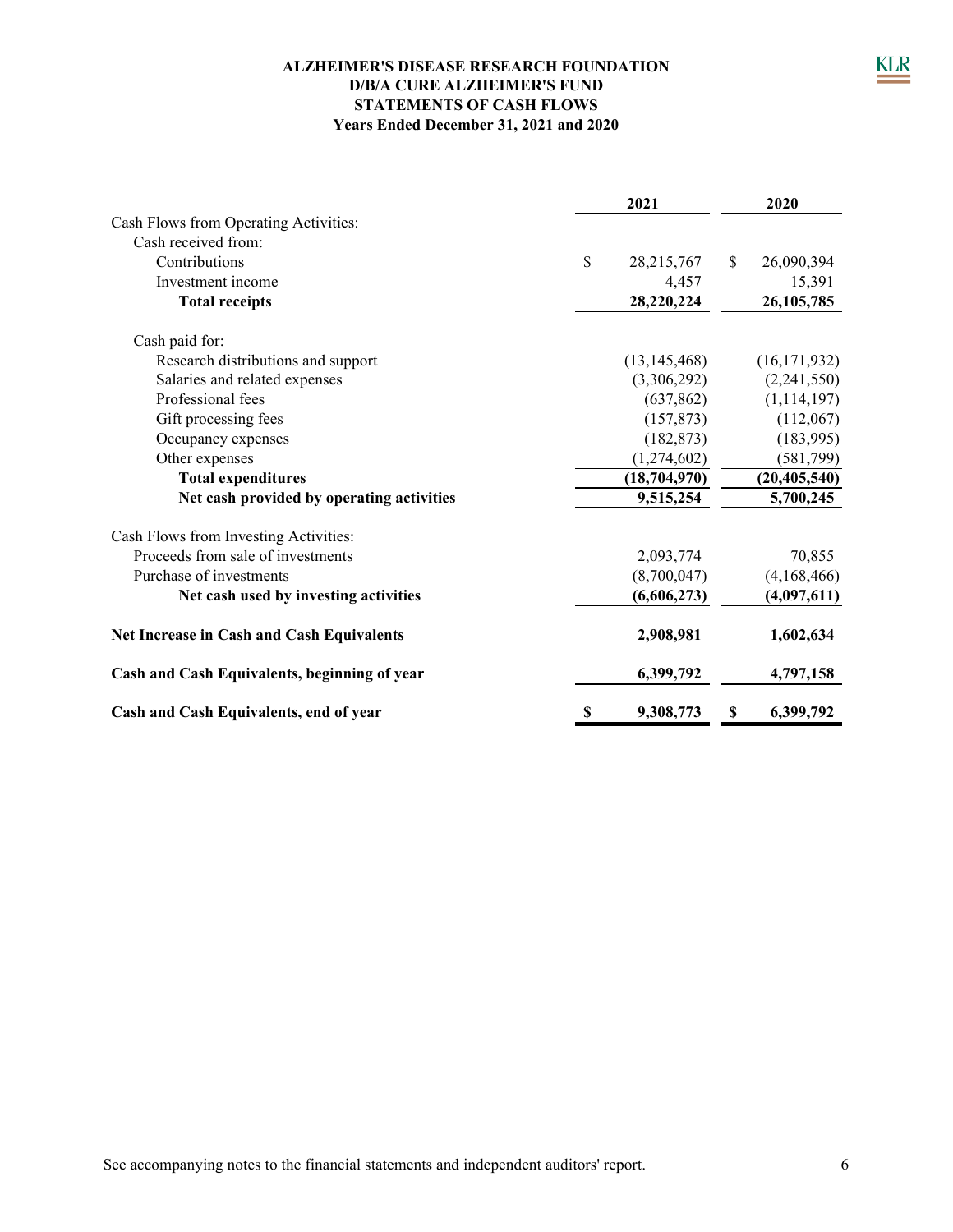### **1. Nature of Operations**

Alzheimer's Disease Research Foundation d/b/a Cure Alzheimer's Fund (CureAlz) is a nonprofit organization that was incorporated on September 3, 2004 to promote, support, and further the funding of medical and scientific research with the potential to identify the causes of, and potential cures for, Alzheimer's and Alzheimer's related diseases. CureAlz pursues its mission by awarding grants to fund Alzheimer's-related research.

CureAlz's unwavering focus has been providing research grants to the world's leading scientists researching Alzheimer's disease. To date, CureAlz has contributed more than \$142,000,000 to Alzheimer's research. In 2021, 98 papers were published in premier science journals, referencing CureAlz as having provided a grant for the study being reviewed, bringing total papers to 838. Citations of those papers (references in other publications) totaled 15,007 in 2021, bringing total citations to 62,299.

#### **2. Summary of Significant Accounting Policies**

This summary of significant accounting policies of CureAlz is presented to assist the reader in understanding CureAlz's financial statements. The financial statements and notes are representations of CureAlz's management, who is responsible for their integrity and objectivity. These accounting policies conform to accounting principles generally accepted in the United States of America and have been consistently applied in the preparation of the financial statements.

### *Financial Statement Presentation*

CureAlz prepares its financial statements on the accrual basis of accounting and, in accordance with authoritative guidance, reports information regarding its financial position and activities according to two classes of net assets: net assets without donor restrictions, and net assets with donor restrictions.

#### *Net Assets Without Donor Restrictions*

Net assets without donor restrictions are available for use at the discretion of the Board of Directors (the Board) and/or management for general operating purposes.

#### *Net Assets With Donor Restrictions*

Net assets with donor restrictions consist of assets whose use is limited by donorimposed time and/or purpose restrictions. Other donor-imposed restrictions are perpetual in nature, where the donor stipulates that resources be maintained in perpetuity. Donorrestricted contributions are reported as increases in net assets with donor restrictions. When a restriction is satisfied, net assets are reclassified from net assets with donor restrictions to net assets without donor restrictions in the statements of activities.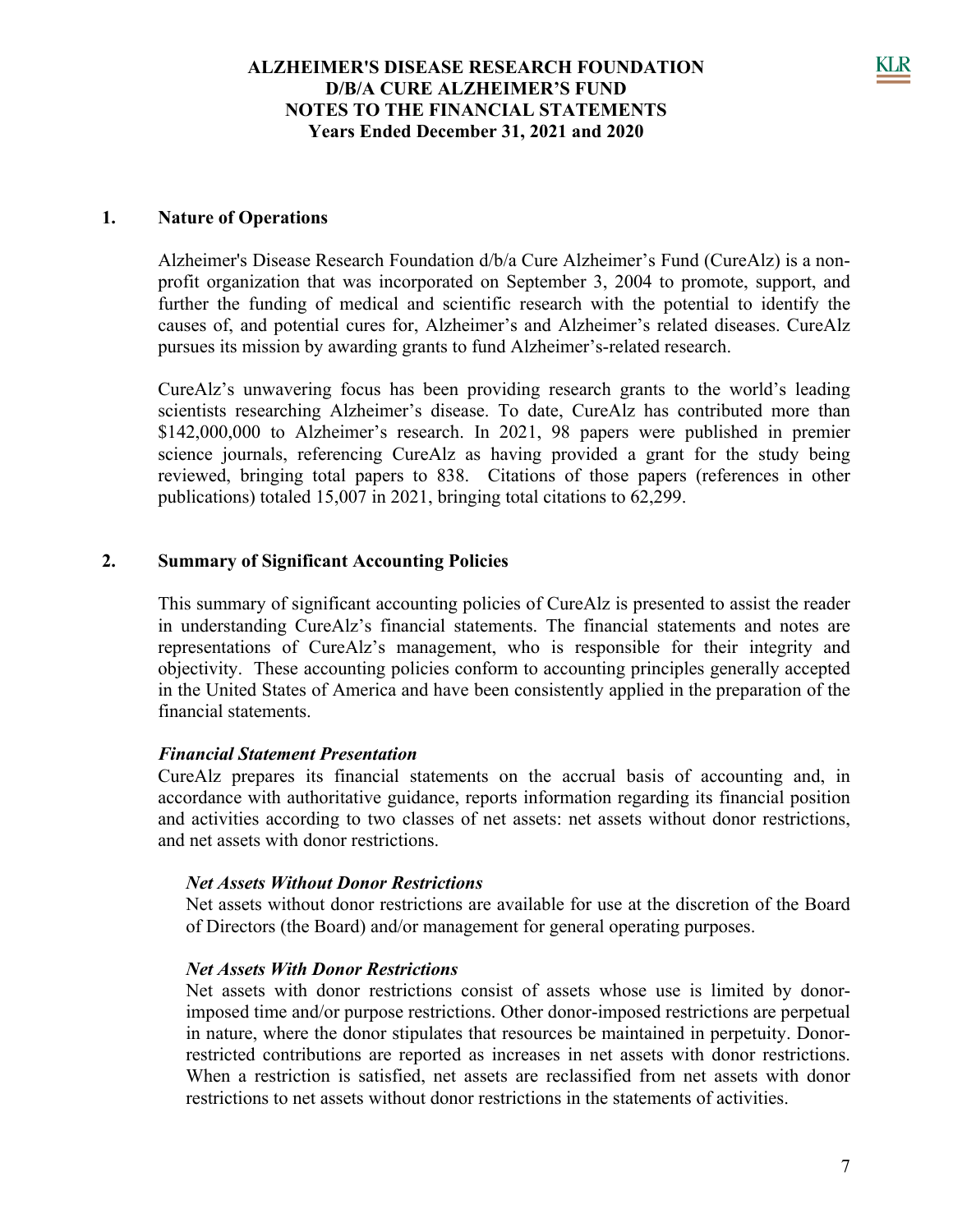### *Cash and Cash Equivalents*

Cash and cash equivalents include all cash balances and highly liquid investments with an original maturity of three months or less.

### *Pledges Receivable*

Pledges receivable (unconditional promises to give) that are expected to be collected within one year are recorded at their net realizable value. Pledges receivable that are expected to be collected in future years are recorded at the present value of estimated future cash flows. The discount on these amounts is computed using an appropriate discount rate commensurate with the risks involved. Amortization of the discount is included in contributions revenue.

CureAlz records an allowance for estimated uncollectible pledges in an amount approximating anticipated losses. Individual uncollectible pledges are written off against the allowance when collection of the individual pledge appears doubtful. At December 31, 2021 and 2020, management determined that no allowance for doubtful accounts was deemed necessary.

#### *Investments and Fair Value Measurements*

CureAlz reports its investments in money markets funds and common stock at fair value. Fair value is the price that would be received to sell an asset or paid to transfer a liability in an orderly transaction between market participants at the measurement date. A fair value measurement assumes that the transaction to sell the asset or transfer the liability occurs in the principal market for the asset or liability or, in the absence of a principal market, the most advantageous market. Valuation techniques that are consistent with the market, income or cost approach are used to measure fair value.

The fair value hierarchy prioritizes the inputs to valuation techniques used to measure fair value into three broad levels:

Level 1 inputs are quoted prices (unadjusted) in active markets for identical assets or liabilities CureAlz has the ability to access.

Level 2 inputs (other than quoted prices included within Level 1) are observable for the asset or liability, either directly or indirectly.

Level 3 are unobservable inputs for the asset or liability and rely on management's own assumptions about the assumptions that market participants would use in pricing the asset or liability. The unobservable inputs are developed based on the best information available in the circumstances and may include CureAlz's own data.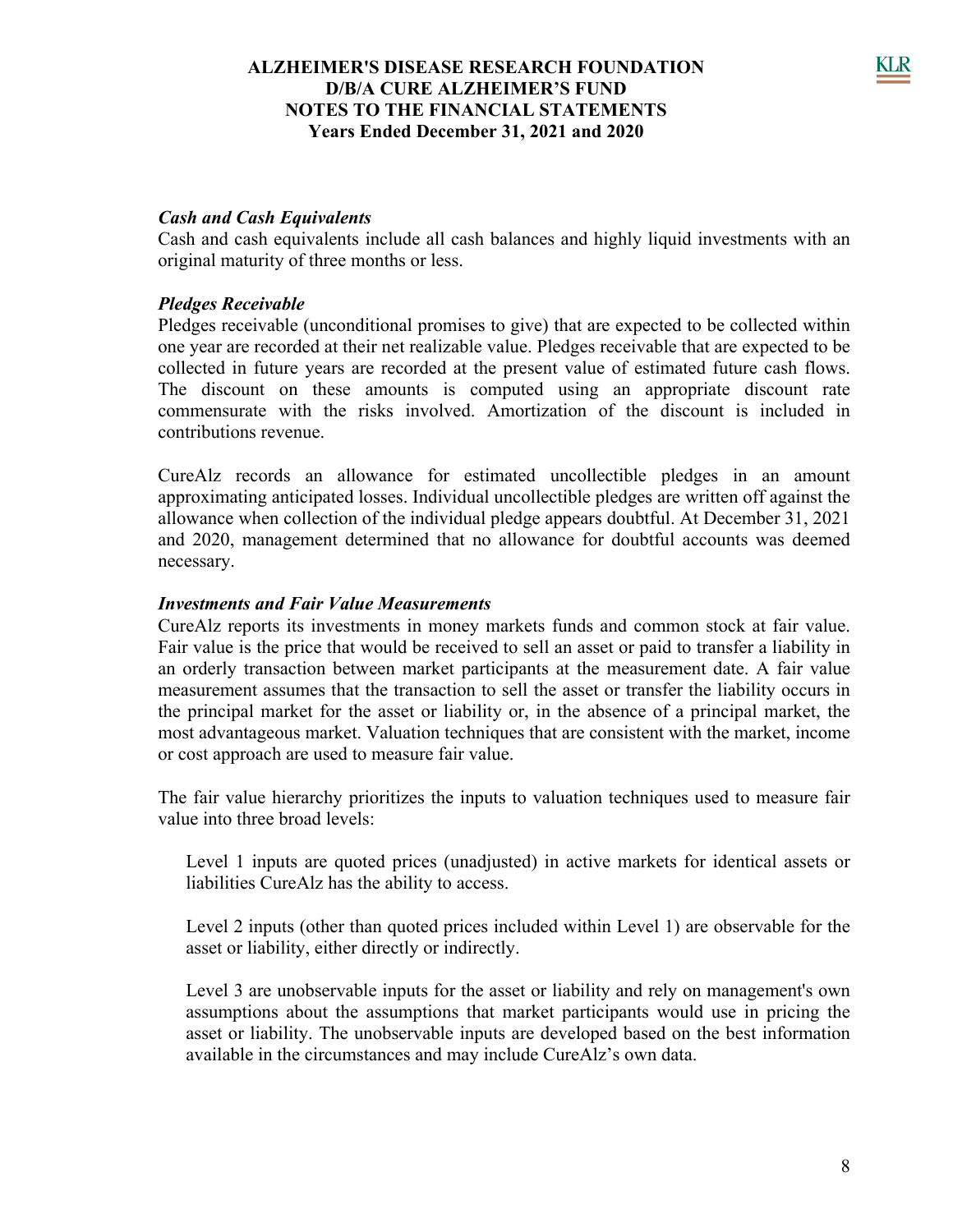CureAlz's investments are classified as Level 1 within the fair value hierarchy, except for its investments in Amylyx (Note 5), as follows:

Level 1 investments owned by CureAlz and listed on a National Securities Exchange are valued at the last recorded sales price as of the financial statement reporting date. In the absence of recorded sales, Level 1 investments are valued at the last quoted bid price reported as of the financial statement reporting date.

CureAlz reports the investments' net realized and unrealized gains and losses each reporting date in the statement of activities as a component of investment income, net. Gains and losses on investments are reported as changes in net assets without donor restrictions, unless such gains and losses are restricted by a donor's explicit stipulation or by a law that extends a donor's restriction.

Dividends and interest are recorded as received, which does not differ materially from the accrual basis. Purchases and sales of securities are recorded on the trade date.

CureAlz's investment in Amylyx does not have a readily determinable fair value and is valued using the measurement alternative of cost minus impairment, if any, plus or minus changes resulting from observable price changes.

### *Equipment*

All expenditures for equipment in excess of \$5,000 are capitalized at cost; the fair value of donated assets is similarly recorded. Equipment is depreciated using the straight-line method over the estimated useful lives of the related assets, ranging from three to five years.

### *Revenue and Support Recognition*

*Contributions* - CureAlz recognizes contributions in the year in which the contribution is made. Contributions are recorded either as without donor restrictions or with donor restrictions, depending on the existence and/or nature of any donor-imposed restrictions. However, it is the policy of CureAlz to show donor-restricted contributions that are both received and fully expended in the same period as net assets without donor restrictions.

*Donated Services* - Donated services are recognized as contributions if the services (a) create or enhance nonfinancial assets or (b) require specialized skills, are performed by people with those skills, and would otherwise be purchased by CureAlz. Volunteers also provide services throughout the year that are not recognized as contributions in the financial statements since the recognition criteria are not met. No significant services were provided in 2021 and 2020.

*Special Events* – CureAlz recognizes special event revenue at the point in time the event takes place.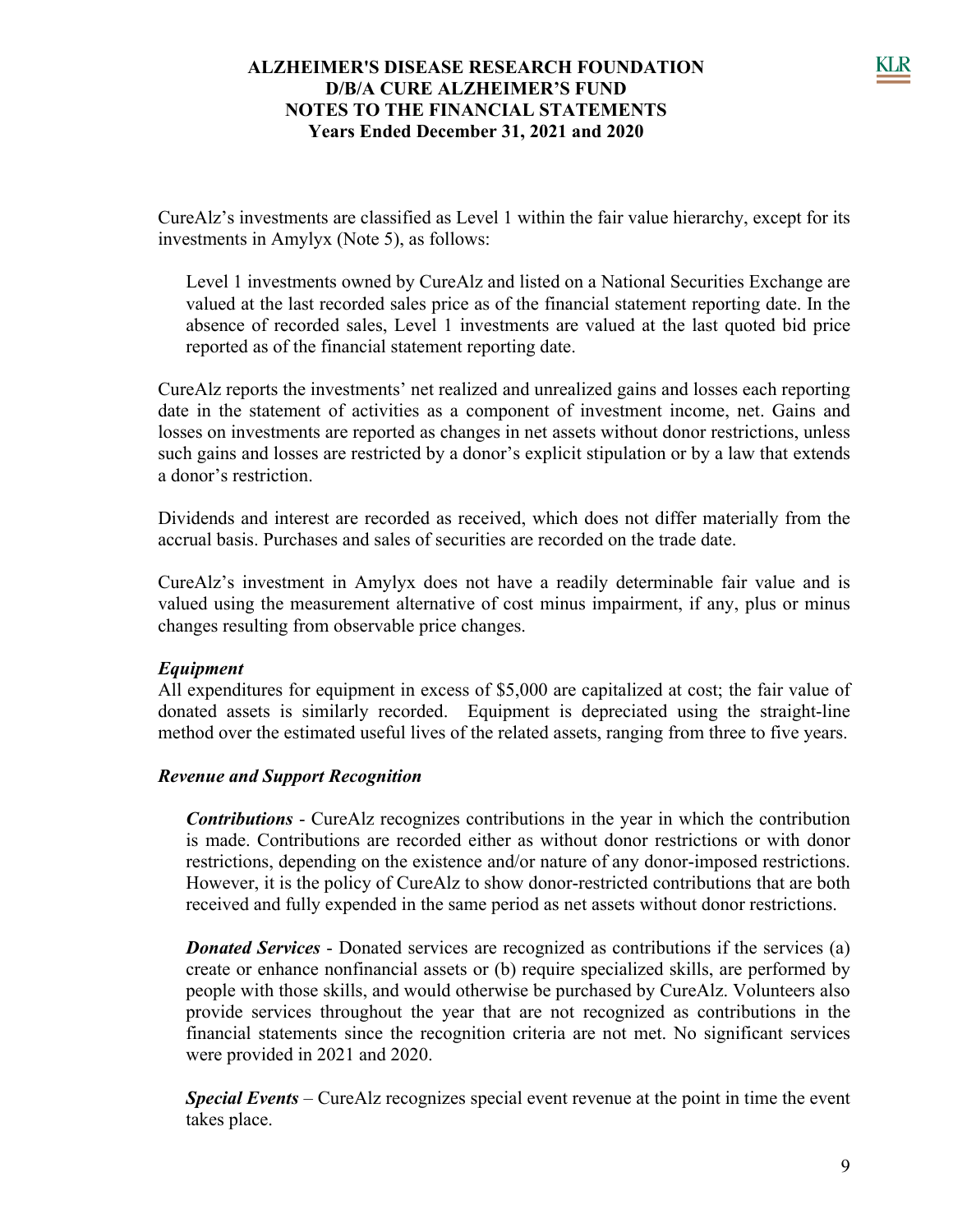### *Research Distributions and Support*

Research distributions are recommended by the Research Leadership Group and approved by the Executive Committee of the Board. Research distributions are recorded when notice of award is issued to the applicant investigator(s).

#### *Advertising*

Advertising and promotion costs are expensed when incurred.

#### *Income Taxes*

CureAlz is exempt from income taxes as a public charity under Section  $501(c)(3)$  of the Internal Revenue Code. Management believes that CureAlz operates in a manner consistent with its tax-exempt status at both the state and federal level.

CureAlz annually files IRS Form 990 - *Return of Organization Exempt From Income Tax,* reporting various information that the IRS uses to monitor the activities of tax-exempt entities. These tax returns are subject to review by the taxing authorities, generally for a period of three years after they were filed. CureAlz currently has no tax examinations in progress.

### *Allocation of Expenses*

CureAlz's operating costs have been allocated between program, management and general, and fundraising expenses based on direct identification when possible, and allocation if a single expenditure benefits more than one program or function. Expenditures that require allocation are allocated based on personnel cost.

#### *Estimates and Assumptions*

The preparation of financial statements in conformity with accounting principles generally accepted in the United States of America requires management to make estimates and assumptions that affect the reported amounts of assets and liabilities and disclosure of contingent assets and liabilities at the date of the financial statements and the reported amounts of revenues and expenses during the reporting period. Accordingly, actual results could differ from those estimates.

#### *Recent Accounting Pronouncements*

In February 2016, the Financial Accounting Standards Board (FASB) issued ASU 2016-02, *Leases*, which was later delayed to be effective for annual periods beginning after December 15, 2021. The standard requires all leases with lease terms over 12 months to be capitalized as a right-of-use asset and lease liability on the statement of financial position at the date of lease commencement. Leases will be classified as either finance or operating. This distinction will be relevant for the pattern of expense recognition in the statement of activities. This standard will be effective for CureAlz's year ending December 31, 2022. CureAlz is currently in the process of evaluating the impact of adoption on the financial statements.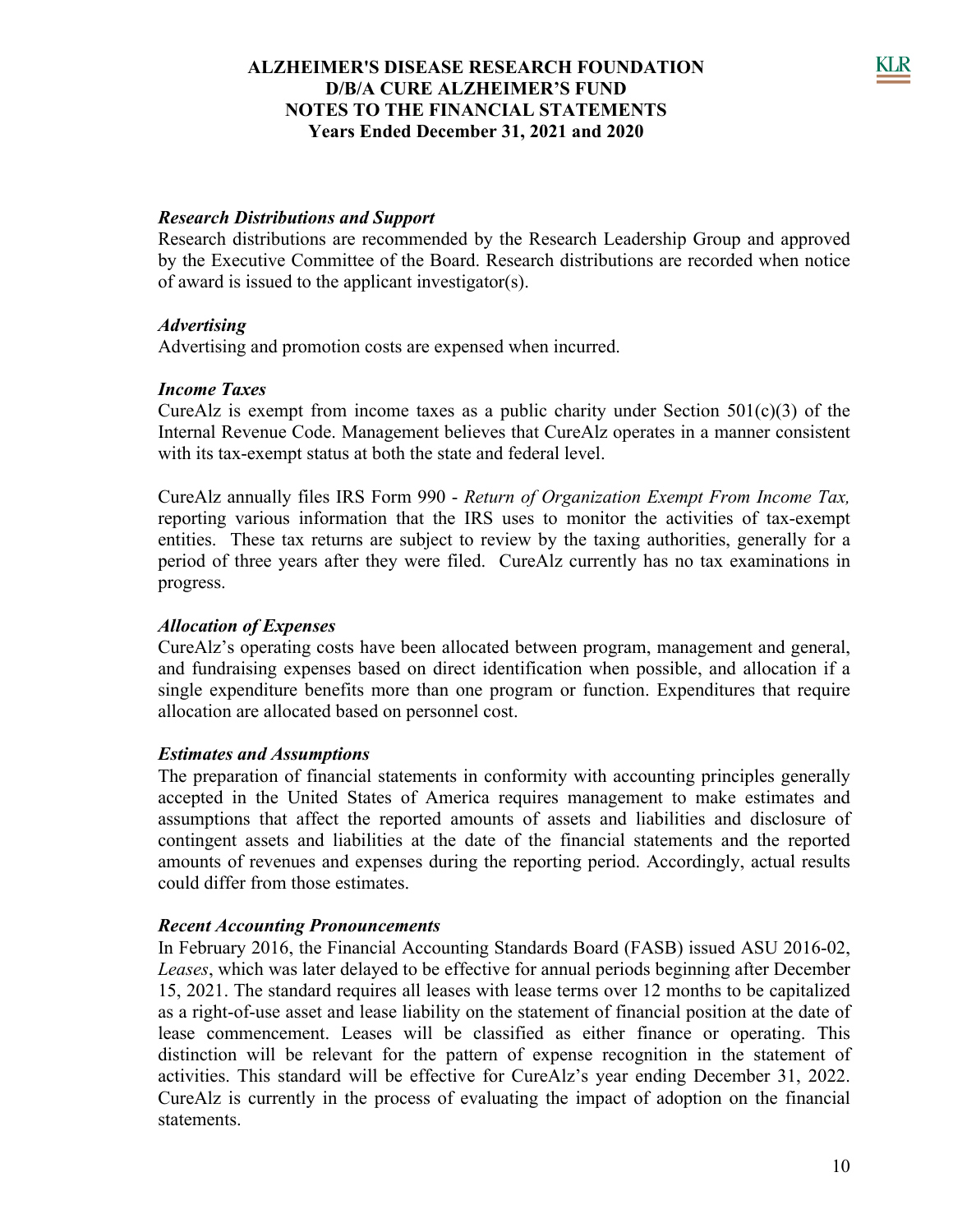In September 2020, the FASB issued ASU 2020-07, *Presentation and Disclosures by Notfor-Profit Entities for Contributed Nonfinancial Assets*, which provides new presentation and disclosure requirements for contributed nonfinancial assets. The standard will be effective for CureAlz's year ending December 31, 2022.

### *Reclassifications*

Certain amounts in the 2020 financial statements have been reclassified to conform to the 2021 financial statement presentation.

### *Subsequent Events*

Management of CureAlz has evaluated subsequent events through March 30, 2022, which is the date these financial statements were available to be issued.

### **3. Liquidity and Availability**

Financial assets available for general expenditure, that is, without donor or other restrictions limiting their use, within one year of the statement of financial position date, comprise the following at December 31, 2021 and 2020:

|                                            | 2021            | 2020 |            |  |
|--------------------------------------------|-----------------|------|------------|--|
| Financial assets:                          |                 |      |            |  |
| Cash and cash equivalents                  | \$<br>9,308,773 | \$   | 6,399,792  |  |
| Contributions receivable                   |                 |      | 200,000    |  |
| Pledges receivable, current portion        | 1,350,000       |      | 2,365,000  |  |
| Investments                                | 12,993,868      |      | 6,362,446  |  |
| Financial assets                           | 23,652,641      |      | 15,327,238 |  |
| Less financial assets unavailable          |                 |      |            |  |
| for general expenditure:                   |                 |      |            |  |
| Donor restrictions                         | 1,737,224       |      | 3,092,568  |  |
| Financial assets available to meet general |                 |      |            |  |
| expenditure needs within one year          | 21,915,417      | \$   | 12,234,670 |  |

CureAlz's financial assets available for general expenditure consist of funds intended to be used to cover short-term operating expenses, including its extensive research distribution program. These financial assets are invested with the purpose of preserving assets to cover operating expenses and realizing earnings in a way that allows for immediate liquidity to meet CureAlz's ongoing programmatic and operational needs. The Board finances all of the overhead expenses so that 100% of all donations go to fund Alzheimer's disease research.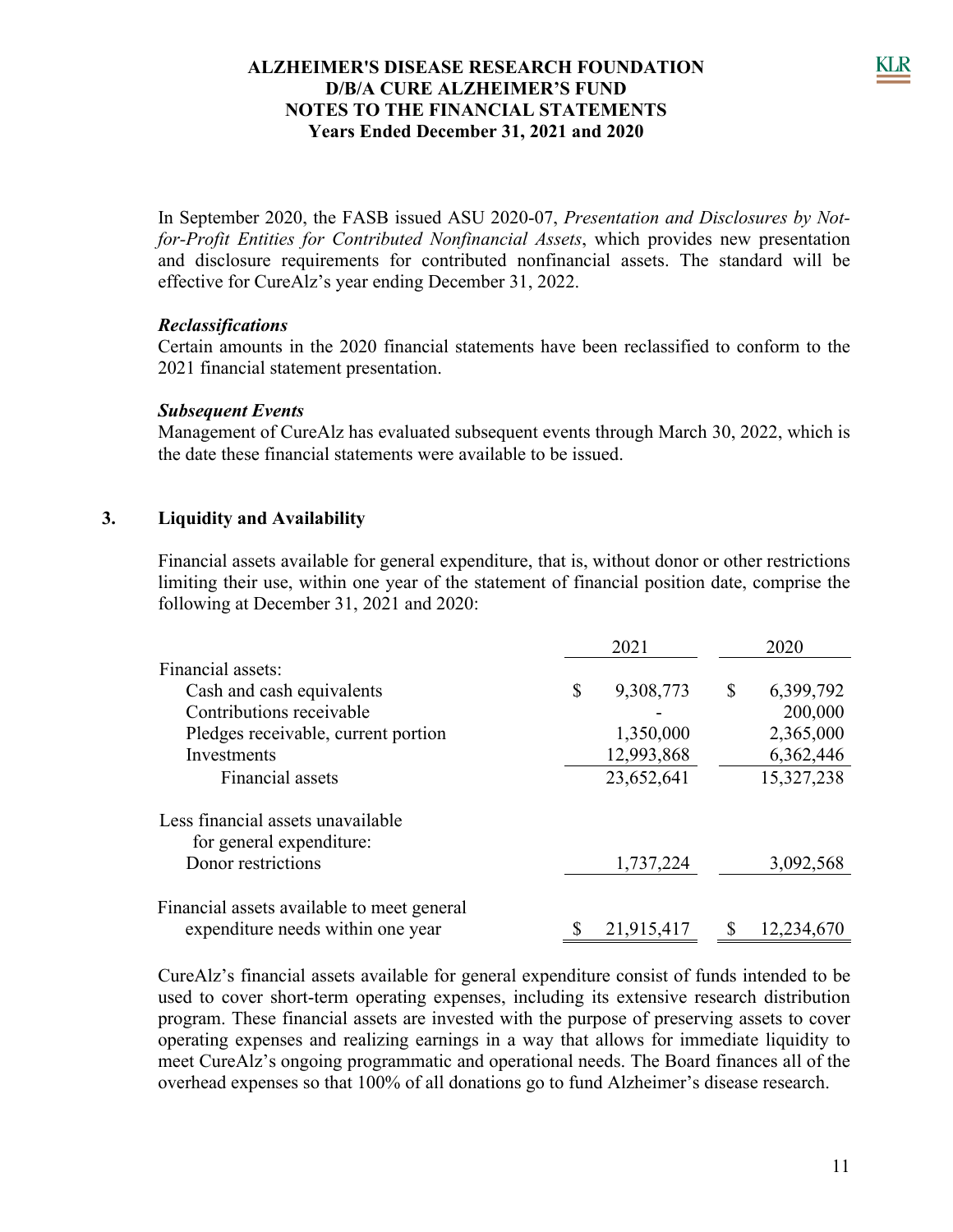### **4. Pledges Receivable**

Pledges receivable consist of promises to give from donors to support CureAlz's charitable mission.

At year-end, long-term pledges receivable have been discounted using the risk-free rate of 1.26% and 0.48% (the Federal Reserve interest rate at December 31, 2021 and 2020, respectively), to reflect the present value of those receivables.

The promised contributions due are as follows:

|                                               | 2021            | 2020 |           |  |
|-----------------------------------------------|-----------------|------|-----------|--|
| Within one year                               | \$<br>1,350,000 | \$   | 2,365,000 |  |
| One to two years                              | 50,000          |      | 1,050,000 |  |
| Two to three years                            | 100,000         |      |           |  |
| Total pledges receivable                      | 1,500,000       |      | 3,415,000 |  |
| Less: present value component                 | 3,095           |      | 21,306    |  |
| Total pledges receivable, net                 | 1,496,905       |      | 3,393,694 |  |
| Less: current portion                         | 1,350,000       |      | 2,365,000 |  |
|                                               |                 |      |           |  |
| Pledges receivable, less current portion, net | 146,905         |      | 1,028,694 |  |

### **5. Investments and Subsequent Event**

Investments are presented in the statements of financial position at their aggregate fair value and consist of the following:

|                                | 2021 |            |    | 2020      |
|--------------------------------|------|------------|----|-----------|
| Level 1:<br>Money market funds |      | 12,972,075 | -S | 5,064,677 |
| Common stock                   |      | 21,793     |    | 1,297,769 |
| Total investments              |      | 12,993,868 |    | 6,362,446 |

In 2015 CureAlz provided \$300,000 to Amylyx (a pharmaceutical company developing therapeutics for neurodegenerative diseases) for research, which was recorded as a convertible note receivable. In August 2016, principal and accrued interest on this convertible note receivable was converted to 341,253 shares of Series A Preferred Stock. The conversion price was \$0.921804 per share, resulting in a total investment cost of \$314,568. The value of this investment at December 31, 2021 and 2020 has been recorded by CureAlz as \$0, due to the lack of observable data to measure its fair value.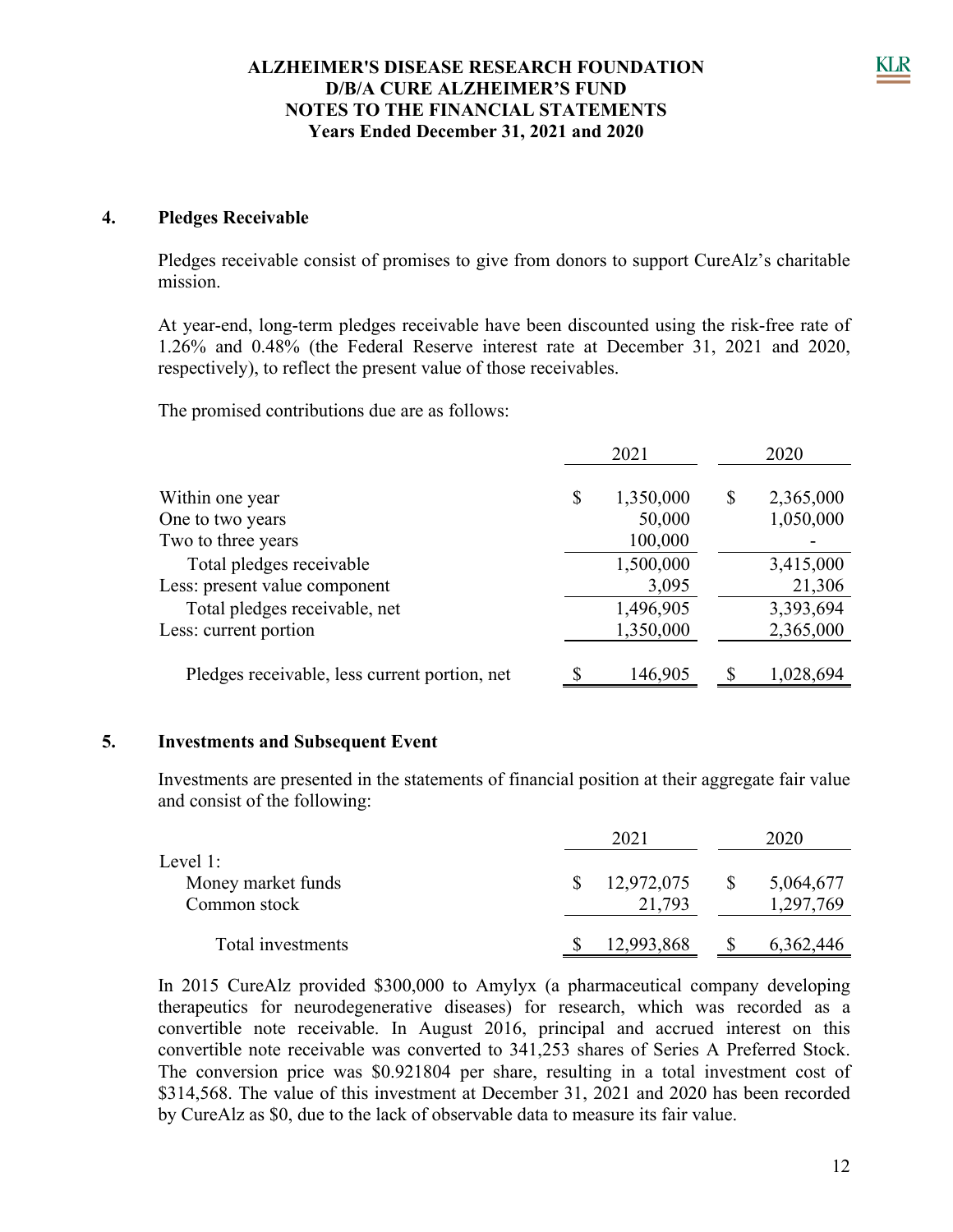On December 14, 2020, CureAlz provided an additional \$348,294 to Amylyx as a convertible note receivable (the Note). As of December 31, 2020, the Note's principal and accrued interest were pending conversion into Amylyx Preferred Stock. As of December 31, 2020, given the uncertain future value to be recognized on the Note, CureAlz has fully reserved the Note. This \$348,294 provision is included in research distributions and support expense on the 2020 statement of activities. On September 30, 2021, the Note was converted into 40,423 shares of Series C-2 Preferred Stock. The conversion price was \$8.616233 per share, resulting in a total investment of \$348,294. At December 31, 2021, CureAlz recorded this investment as \$0, due to the lack of observable data to measure its fair value.

On January 7, 2022, Amylyx filed its initial public offering (IPO) at a price of \$19 per share. In accordance with the offering, all preferred shares were converted to common shares on a 1 for 1 basis. The common shares converted from Series A preferred stock are available for sale on July 7, 2022, after the removal of lockup restrictions. The common shares converted from Series C-2 preferred stock, which must be held for one year after the date of conversion, will be available for sale on September 30, 2022.

### **6. Equipment**

Equipment consisted of the following:

|                                            | 202 <sub>1</sub> | 2020             |  |                  |
|--------------------------------------------|------------------|------------------|--|------------------|
| Equipment<br>Less accumulated depreciation |                  | 54,458<br>47,509 |  | 54,458<br>39,076 |
| Equipment, net                             |                  | 6,949            |  | 15,382           |

### **7. Line of Credit**

In June 2019, CureAlz entered into a line-of-credit agreement with a financial institution allowing for maximum borrowings of \$4,000,000. Interest was payable monthly at the Prime Rate (3.25% for both of the years ended December 31, 2021 and 2020) minus 1%, but not less than 3.25%. The line of credit was fully secured by a Board member and expired on December 17, 2021. At December 31, 2020, there was no outstanding balance on the line of credit.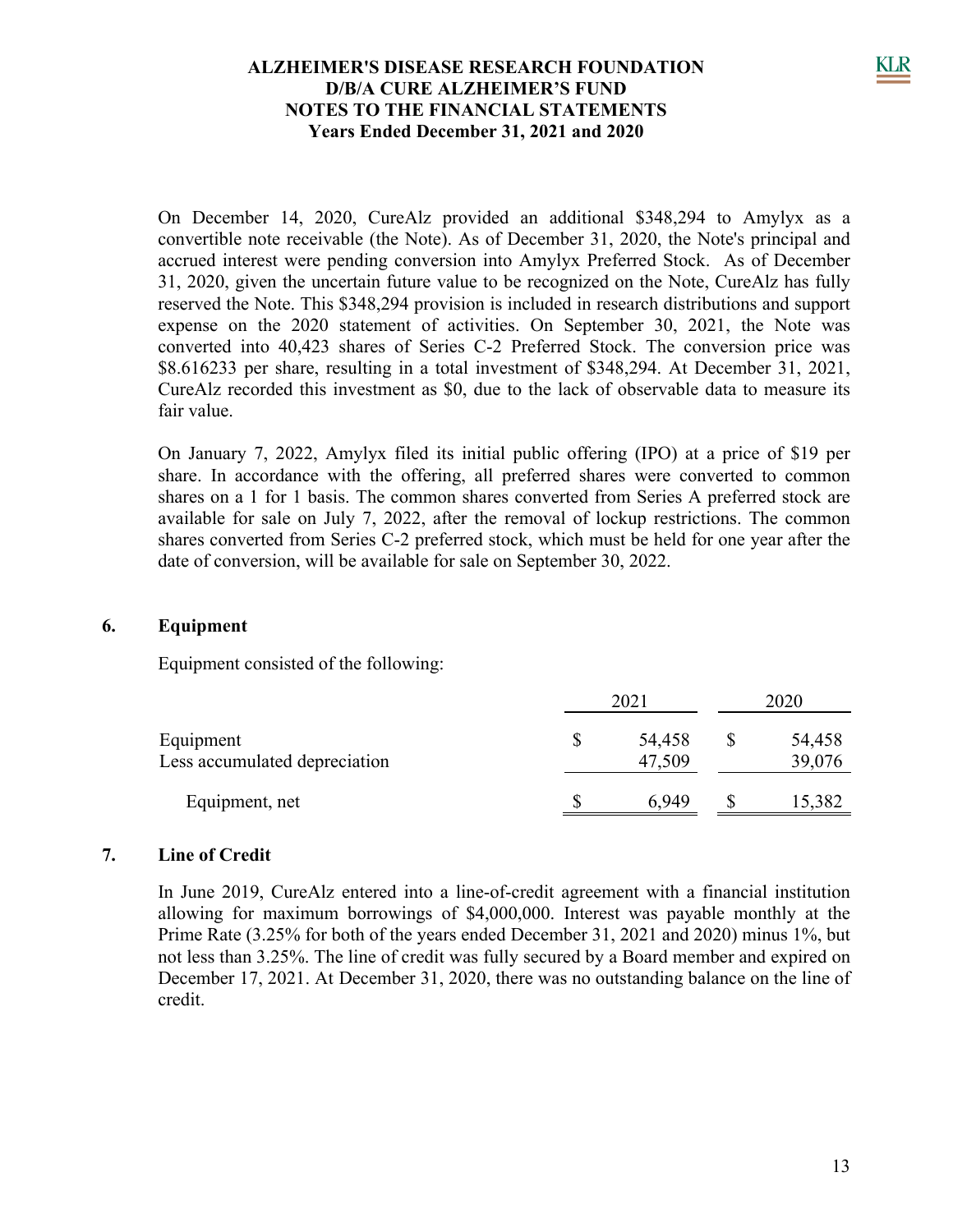### **8. Net Assets With Donor Restrictions**

Net assets with donor restrictions consisted of the following:

| 1,496,905 | \$<br>3,393,694 |
|-----------|-----------------|
|           |                 |
| 219,656   |                 |
| 167,568   | 177,568         |
|           | 200,000         |
|           | 350,000         |
| 1,884,129 | 4,121,262       |
|           |                 |

#### *Orr Project*

The Orr project will study aspects of age and diet of animals with the intent to elucidate why age and metabolic syndrome are risk factors for Alzheimer's disease and whether taufocused therapeutics might be effective as preventative strategies for neuronal preservation.

#### *African American Population Research*

Funds have been targeted for research into the prevalence of Alzheimer's disease in the African American community at higher rates than recorded among Caucasians. This will be a multiple year effort.

#### *Gut Microbiome Research Project*

Funds have been targeted for research into the gut microbiome. Micro-organisms of the human gastrointestinal tract are collectively referred to as the gut microbiota or microbiome. Recent findings suggest cerebral amyloid deposition, the hallmark pathology for Alzheimer's disease, may be among the brain pathologies linked to gut microbiota. CureAlz will fund additional study of the connection between Alzheimer's disease amyloidosis and the gut microbiota.

### *APOE Research*

The *APOE4* gene variant has been identified as the biggest genetic driver of the risk of lateonset Alzheimer's; carriers who develop the disease also do so at a younger age than do affected non-carriers. However, the APOE protein fulfills a variety of key bodily functions in both the brain and the periphery of the body and it is as yet unclear what role or roles may be most important to the risk it conveys when it derives from *APOE4*. Funds have been provided to support an ongoing consortium of labs investigating the myriad effects of APOE isoforms on Alzheimer's risk and progression.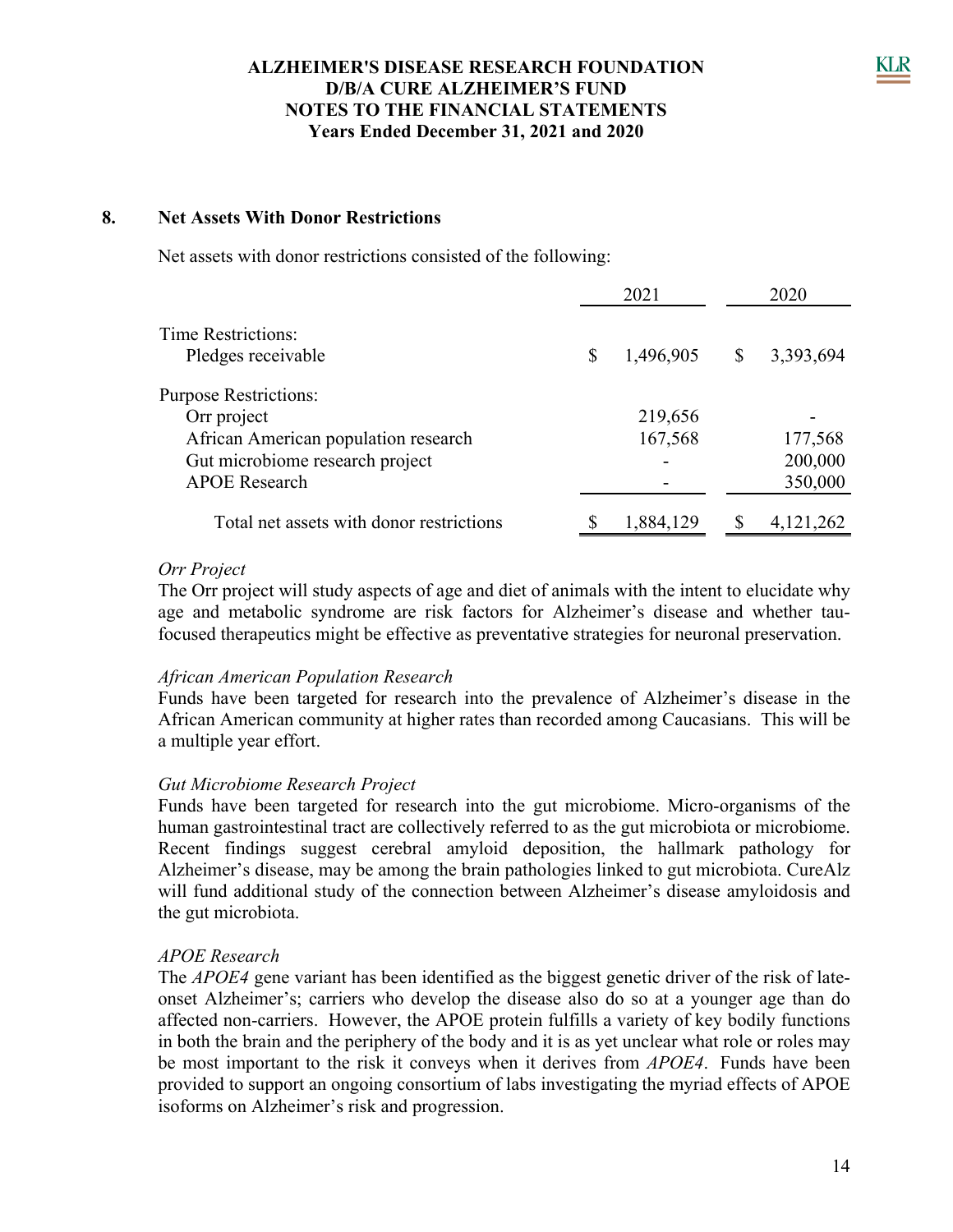### **9. Commitments and Contingencies**

### *Research Distributions*

As of December 31, 2021, CureAlz is committed to research distributions of approximately \$16,907,000, provided recipients meet certain milestones, as defined through December 31, 2023.

#### *Lease Commitments*

CureAlz leases its operating facility in Wellesley Hills, Massachusetts under a lease agreement dated September 2018, with monthly payments of \$14,739 through September 2021, which was extended to September 2024. Lease expense was approximately \$176,900 for each of the years ended December 31, 2021 and 2020, and is included in occupancy costs in the statements of functional expenses.

During August 2019, CureAlz entered into a lease agreement for two copier machines set to expire in July 2024 with monthly payments of \$724 plus additional print charges. Lease expense was approximately \$11,200 and \$8,600 for the years ended December 31, 2021 and 2020, respectively, and is included in office expenses in the statements of functional expenses.

Approximate future minimum lease payments are as follows:

| <b>Year Ending</b>                                          |    |                               |
|-------------------------------------------------------------|----|-------------------------------|
| December 31, 2022<br>December 31, 2023<br>December 31, 2024 | \$ | 185,600<br>185,600<br>137,700 |
| Total                                                       |    | 508,900                       |

### *Retirement Plan*

CureAlz sponsors a  $401(k)$  plan. The plan covers all employees over 21 years of age, excluding temporary employees. In addition, CureAlz elects to make a noncontributory match equal to 3% of total wages. Employer contributions of approximately \$85,900 and \$59,900 were made to the plan during the years ended December 31, 2021 and 2020, respectively.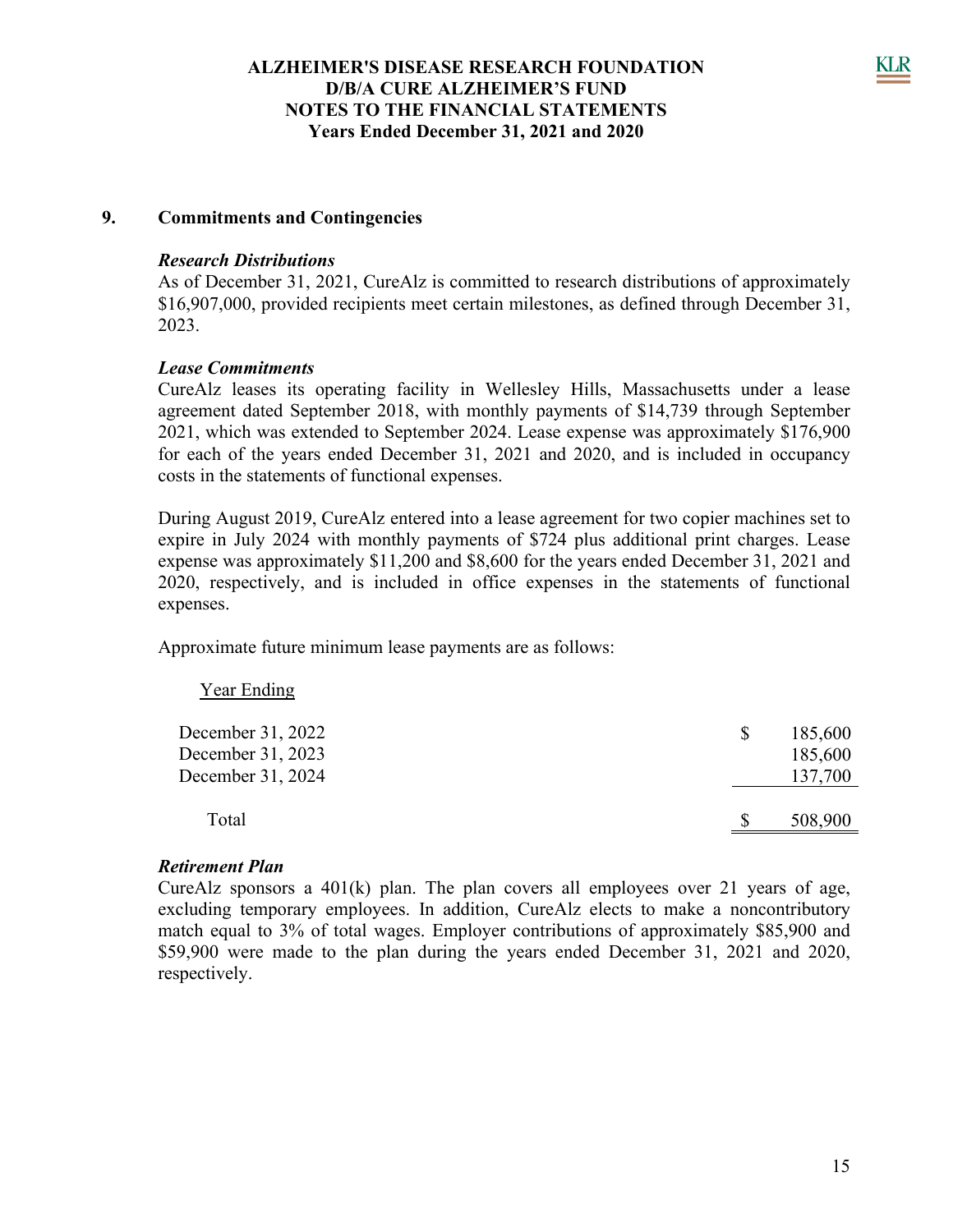#### **10. Related Party Transactions**

Board members/founders of CureAlz and their respective foundations contributed approximately \$6,331,900 and \$6,165,800 for the years ended December 31, 2021 and 2020, respectively, which is included in contributions without donor restrictions in the statements of activities.

CureAlz utilizes a vendor offering creative and production services. One of the vendor's principals is a spouse of a key employee of CureAlz. CureAlz paid approximately \$121,400 and \$193,800 for these services for the years ended December 31, 2021 and 2020, respectively.

#### **11. Concentrations of Credit Risk**

Financial instruments that potentially subject CureAlz to concentrations of credit risk consist principally of cash and cash equivalents, pledges receivable and investments.

CureAlz maintains its operating accounts in one financial institution. The balances at the institution are insured by the Federal Deposit Insurance Corporation up to \$250,000 and Securities Investor Protection Corporation up to \$250,000. The account balances, at times, may exceed the federally insured limits. Cash balances in excess of \$250,000 are generally uninsured.

For the years ended December 31, 2021 and 2020, 97% and 88% of the pledges receivable balance was due from three donors. Management has performed an analysis of these receivables at year-end and does not believe that significant credit risk exists relating to pledges receivable.

Investment securities are exposed to various risks, such as interest rate, market and credit risks. Due to the level of risk associated with certain investment securities, it is possible that changes in values of investment securities could occur in the near term and that such changes could materially affect investment balances and activity included in the financial statements.